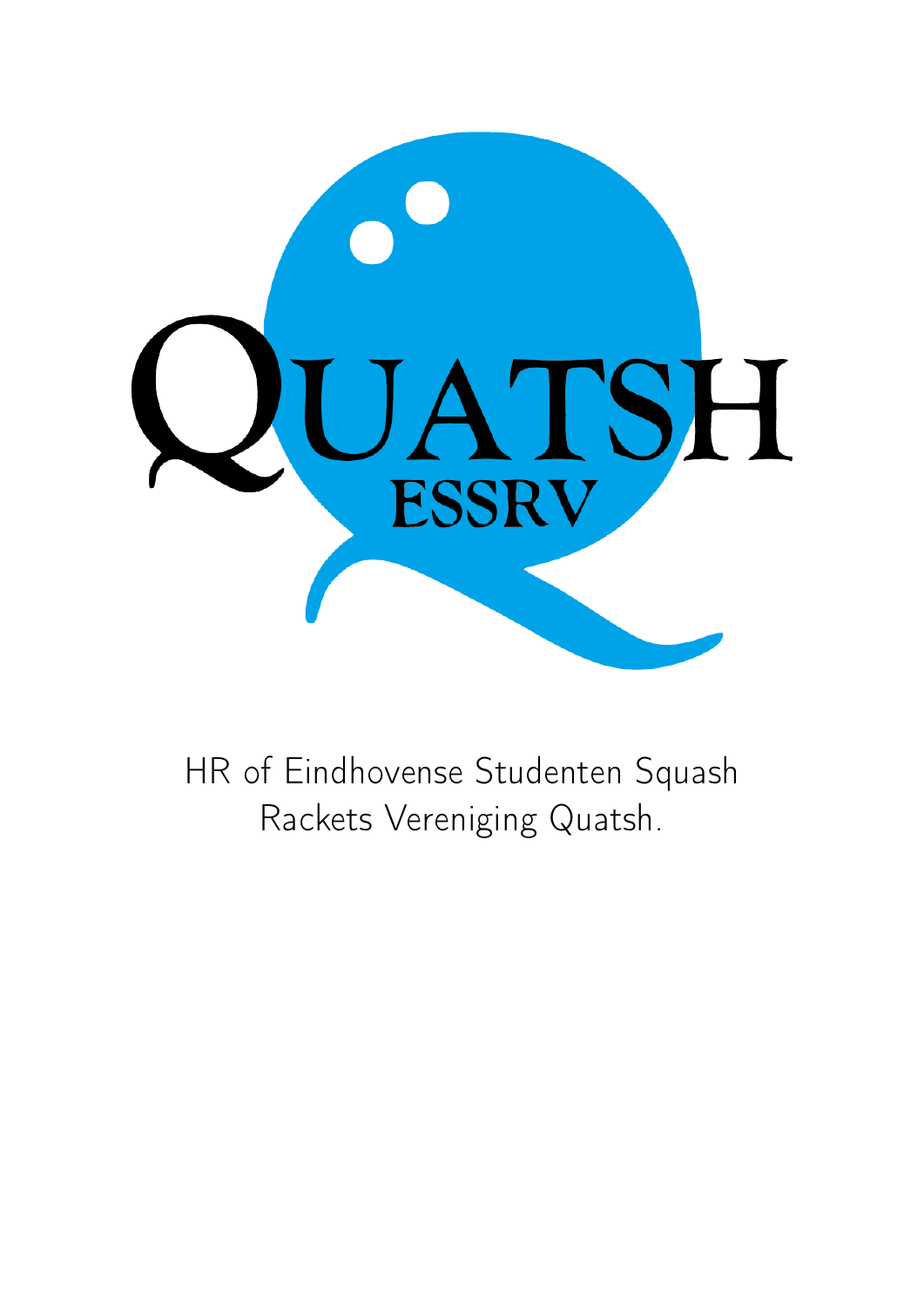# Contents

| <b>List of abbreviations</b>                       | $\overline{2}$  |
|----------------------------------------------------|-----------------|
| Article 1: General                                 | 3               |
| <b>Article 2: Members</b>                          | 3               |
| <b>Article 3: General Membership Meeting (GMM)</b> | 5               |
| <b>Article 4: Board</b>                            | 7               |
| <b>Article 5: Committees</b>                       | 8               |
| <b>Article 6: Finances</b>                         | 9               |
| <b>Article 7: Activities organized by Quatsh</b>   | 10              |
| <b>Article 8: Cooperations</b>                     | 10 <sup>°</sup> |
| <b>Article 9: Final provisions</b>                 | 10              |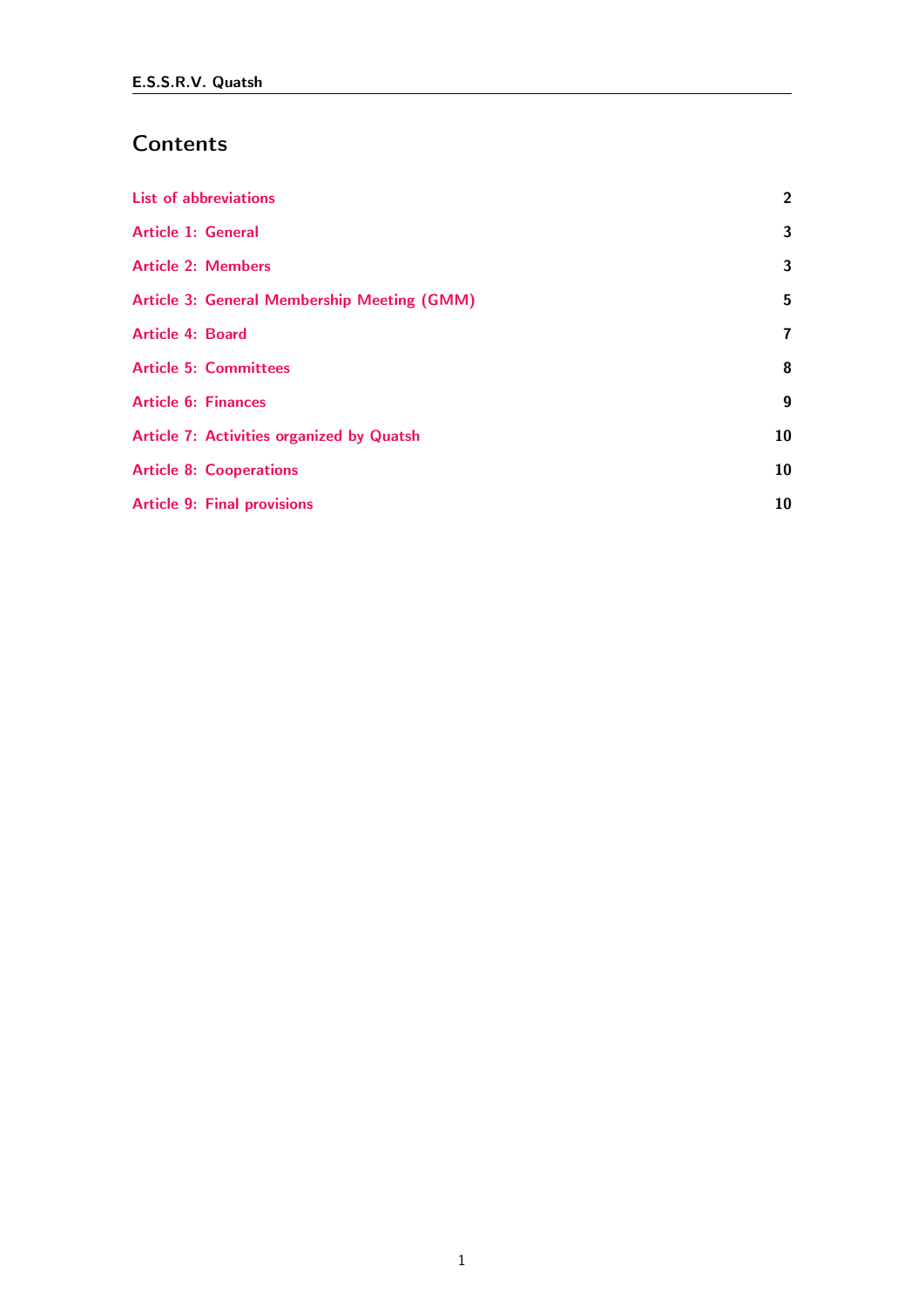## List of abbreviations

- E.S.S.R.V. Quatsh, referred to as 'the association' or 'quatsh'
- Bylaws of Quatsh, referred to as 'Bylaws'
- association documents: HR, bylaws, documents of the GMM, decision list of the board
- (association) policy: policy plan of the current board, as approved by the GMM
- HR: Houserules of Quatsh
- KvK: Kamer van Koophandel
- ESSF: Eindhoven Student Sport Federation
- SSCE: Student Sports Centre Eindhoven
- code of conduct: Values and standards regarding behavior of members of the association
- Board: a governing body that sets policies for the association and manages the day-to-day business
- Sports card: Subscription to the SSCE, allowing members to use the facilities of the SSCE and join associations
- 'five year rule': Maximum duration of the period in which you can remain a member of student sports associations after ending studying, as defined by the SSCE (see their website)
- GMM: General Members Meeting
- Association year: Period from October till October
- Communication in writing: typed or written
- annual report: Summary of the major events during the past year, including a reflection on the set policy for that past year
- financial year: Period of time during which a treasurer is responsible for the finances and bookkeeping of Quatsh
- introduction week: Several days prior to the start of the academic year, as defined by the University of Technology Eindhoven (or Fontys)
- Multi annual policy: longer term policy plan of the association, as approved by the GMM and reflected on by each board
- RvA : Advisory Council (Raad van Advies)
- KasCo: Financial Audit committee (Kas Controle Commissie)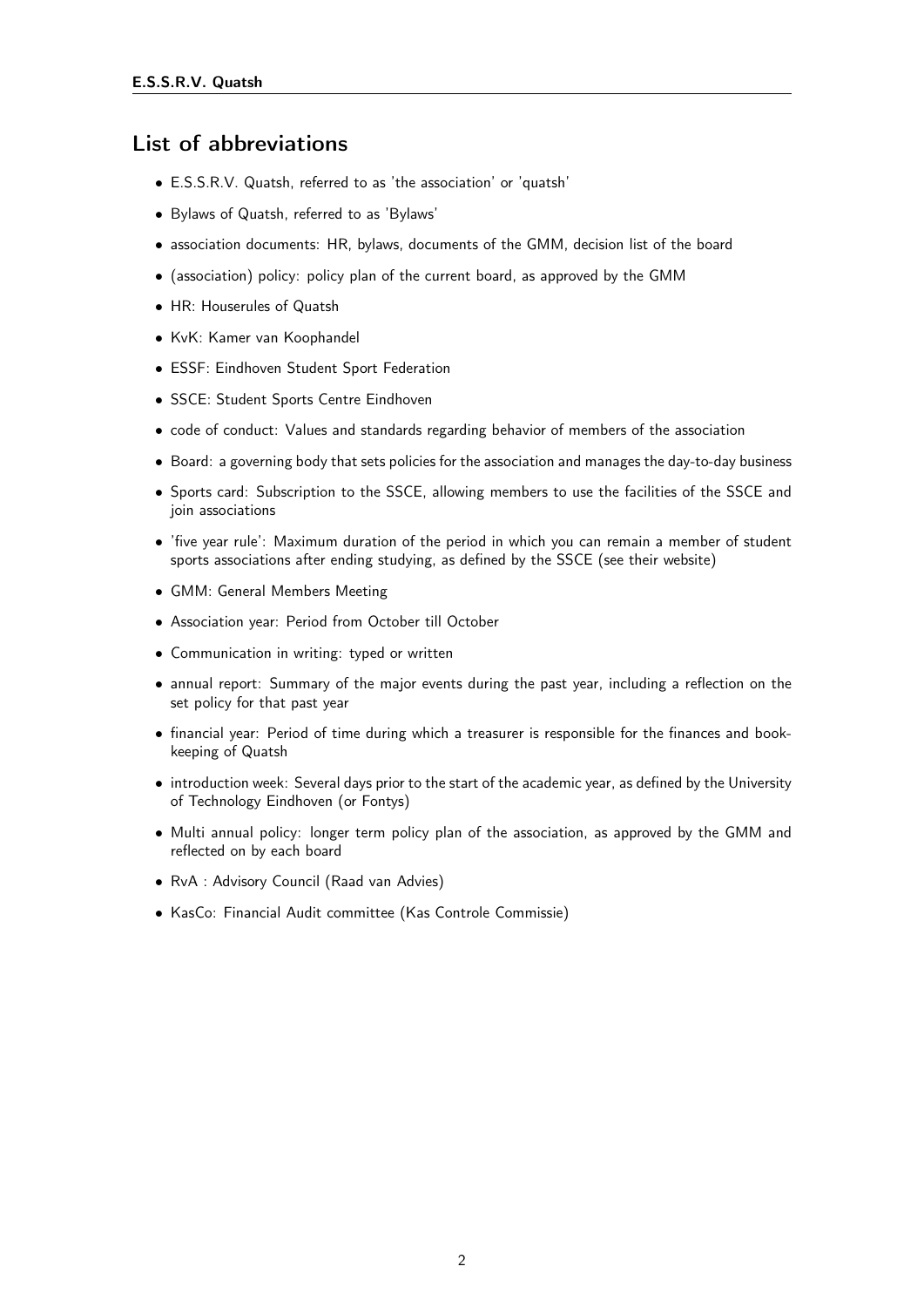### Article 1: General

- 1.1. The board ensures the availability of the association documents to all its members.
- 1.2. The board ensures that the association policy is in accordance with the HR and the bylaws.
- 1.3. Upon revision of the bylaws or relevant articles in the Dutch law, the HR should be changed accordingly.
- 1.4. Upon termination of the association, this document is no longer valid.
- 1.5. The association is registered at the KvK under number 40238933.
- 1.6. The association is a member of the ESSF, based at the SSCE.
- 1.7. Rules regarding privacy of the data of its members are described in the privacy policy. The board ensures adherence to these rules.
- <span id="page-3-0"></span>1.8. Additional behavioral rules for its members are described in the code of conduct.

#### Article 2: Members

- 2.1. The association distinguishes between two categories of members, defined as:
	- i. Regular members;
	- ii. Extraordinary members.

The latter category does not belong to the class of 'members' as defined in the bylaws article 5.

- 2.2. The association distinguishes between three types of regular members:
	- i. Training members;
	- ii. Competition members;
	- iii. Recreational members.
- 2.3. Training members are regular members who regularly attend training sessions.
- 2.4. Competition members are regular members who regularly attend training sessions and are part of a competition team of Quatsh.
- 2.5. Recreational members are regular members who do not attend training sessions on a regular basis.
- 2.6. The association distinguishes between two types of extraordinary members:
	- i. Honorary members;
	- ii. Members of Merit;

Extraordinary members are given their title by the GMM.

- 2.7. Honorary members are members of the association that were appointed this title due to their extraordinary contribution to the association whilst not being a member.
- 2.8. Members of merit are members of the association that contributed extraordinarily to the association during their time as a regular member of the association.
- 2.9. The title "member of merit" does not terminate regular membership and members of merit are thus allowed to be a regular member as well.
- 2.10. People can become a member of the association by requesting membership from the current board.
- 2.11. People are eligible of becoming a member if;
	- i. They possess a valid sports card (as a student, PhD student, PDEng student), or;
	- ii. They have completed their studies the previous year (one-year alumni rule of the SSCE), or;
	- iii. They have been granted the 'five-year-rule' of the SSCE and;
	- iv. Their request has been approved of by the board.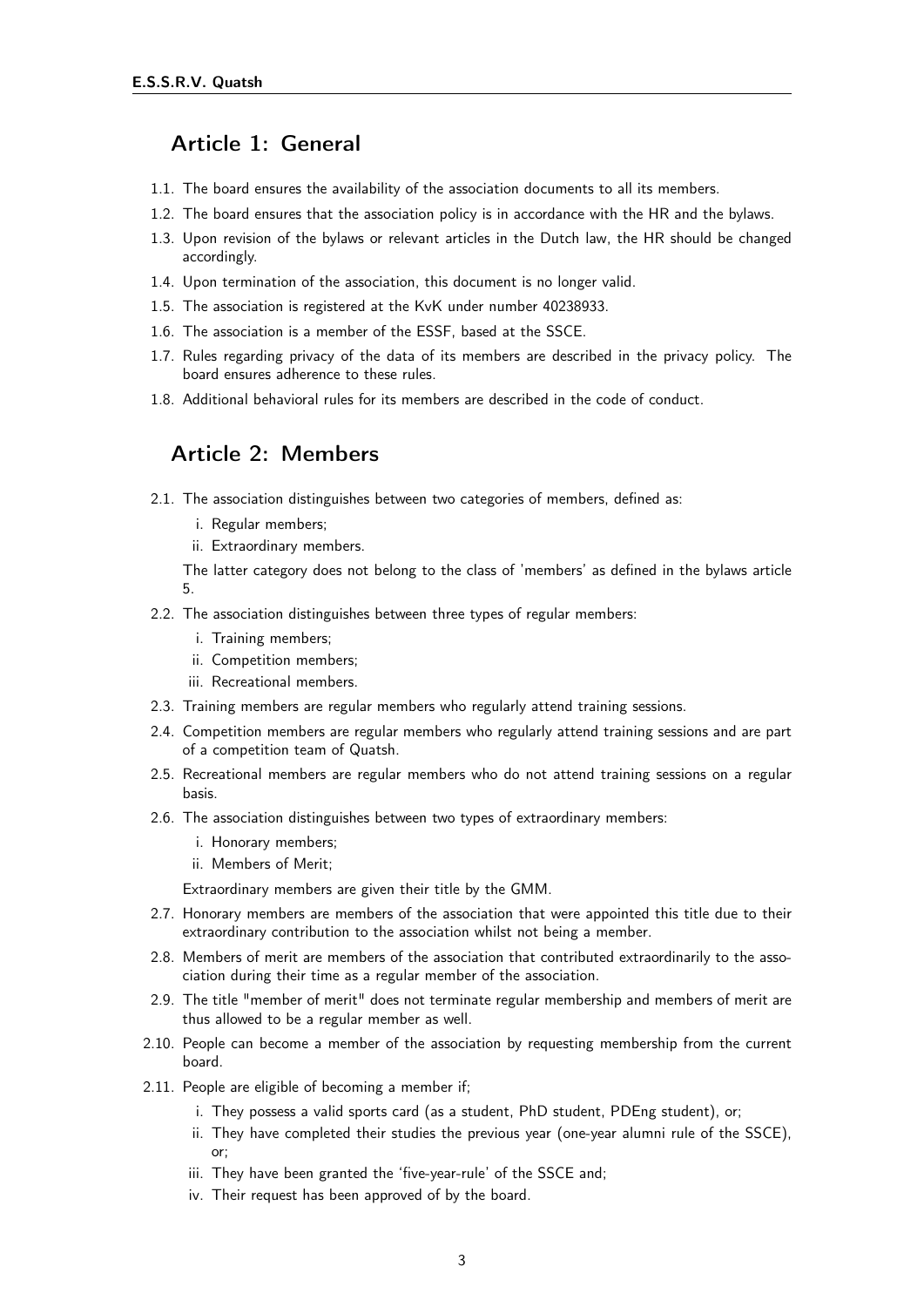- 2.12. People are not eligible of becoming a member of the association if their profession consists of playing squash.
- 2.13. The board holds the right to deny a request for a membership.
- 2.14. The decision to deny someone a membership needs to be announced at the next GMM at which it can be undone by the GMM.
- 2.15. The rights of the regular members are:
	- i. Attending the GMM;
	- ii. Speaking at the GMM;
	- iii. Having access to the association documents;
	- iv. Making suggestions during the GMM;
	- v. Casting one vote per voting procedure at the GMM;
	- vi. Authorizing another member to vote by proxy at the GMM;
	- vii. Filing a motion during the GMM;
	- viii. Presenting alternative candidates for board positions or positions in association committees;
	- ix. Convening a GMM, while complying with article 3.3.ii;
	- x. Taking a position in the board or committees of the association;
	- xi. Participating in activities organized by and for the association open to their category of membership, while not exceeding the number of available spots for the activity;
	- xii. All other rights that are mentioned in the bylaws, HR, decisions made by the GMM and the board.
- 2.16. An additional right of training members is:
	- i. The right to attend one slot of the weekly trainingsessions.
- 2.17. Additional rights of competition members are:
	- i. The right to attend one slot of the weekly trainingssessions
	- ii. The right to join one of the competition teams.
- 2.18. Members that have not paid the contribution fee as described in article 2.19.i and suspended members have limited rights. Only the rights described in article 2.15 up and until sub article 2.15.iii apply to them.
- 2.19. Obligations of regular members:
	- i. Paying the yearly contribution fee as described in article 6.7, unless being granted deferral of this obligation by the board;
	- ii. Announcing absence (including a valid reason why) for training sessions which they will not attend;
	- iii. Strictly adhering to the bylaws and HR;
	- iv. Not doing any harm to properties of the association;
	- v. Adhering to the code of conduct of the association and those of the organisations that the association is a member of;
	- vi. All other obligations stated in the bylaws and HR and decisions made by the GMM.
- 2.20. Rights of extraordinary members:
	- i. Attending the GMM;
	- ii. Speaking and giving advise during the GMM;
	- iii. Participating in activities by and for the association open to their category of membership, while not exceeding the number of available spots for the activity:
	- iv. If an extraordinary member is a regular member too, all rights as mentioned in article 2.15. 2.16 and 2.17, based on the type of regular membership.
- 2.21. Obligations of extraordinary members:
	- i. Strictly adhering to the HR and bylaws;
	- ii. Not doing any harm to properties of the association;
	- iii. Adhering to the code of conduct of the association and those of the organisations that the association is a member of;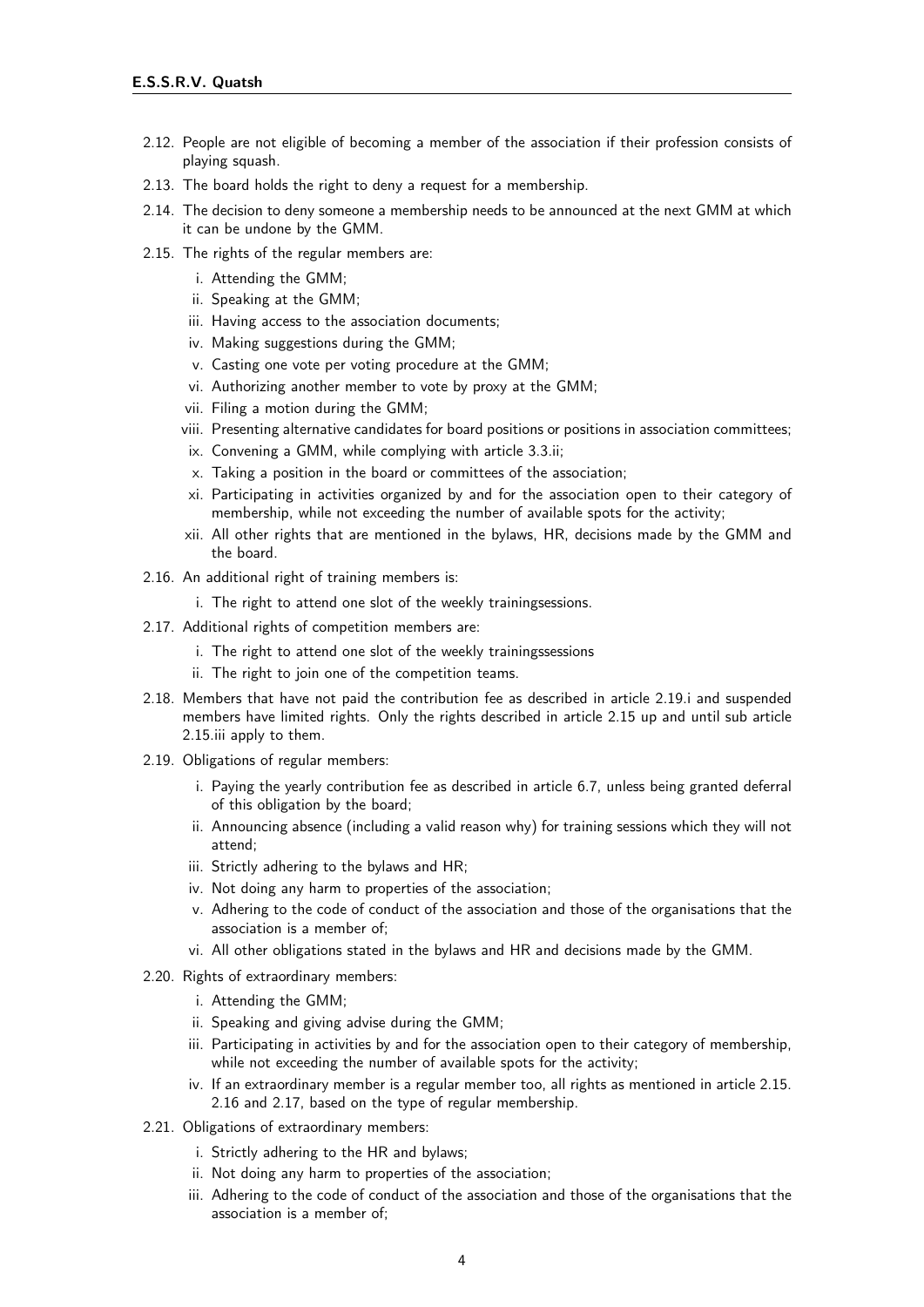- iv. All other obligations stated in the bylaws and HR and decisions made by the GMM;
- v. If the member is a regular member as well, the obligation to pay contribution (article 2.19.i)
- 2.22. A membership can be terminated:
	- i. In case of death of the member;
	- ii. In case of termination by the member;
	- iii. In case of termination by the board, on one of the following grounds:
		- A. The member no longer complies with the demands as stated in article 2.19;
		- B. The member does not fulfill its obligations towards the association;
		- C. It can no longer be reasonably expected from the association to continue the membership of the specific member
	- iv. In case of disobeying the bylaws, HR or decisions made by the GMM, or in case of causing unreasonable disadvantages to the association by the member.
- 2.23. Termination of the membership stated in 2.22.ii and 2.22.iii can only be executed at the end of the association year, taking into account a notice of four weeks. Members can indicate a termination throughout the year, but it will be officially processed at the end of the year. Thus, obligations will hold for the entirety of the year (in case of 2.22.ii and 2.22.iii).
- 2.24. Termination of a membership by decision of the association, is to be executed by the current board.
- 2.25. Within a month after communication of the decision to terminate a member's membership, the specific member has the right of going in appeal at the GMM. It is therefore required to notify this member in writing. During the period of appeal, the member is suspended.
- <span id="page-5-0"></span>2.26. A suspended member loses the rights stated in article 2.15, 2.16, 2.17 and 2.20. The suspended member is only allowed to join and speak at the GMM during which the appeal is discussed.

## Article 3: General Membership Meeting (GMM)

- 3.1. A GMM is organised by the board.
- 3.2. The GMM is organized at least two times per board year. During the first GMM (transfer GMM), the previous board year, including financial realization, is evaluated and a new board, including its policy and budget, is elected for the board year to come. Furthermore, association committee members are elected during this GMM.
- 3.3. Additional GMM's can be organized if:
	- i. The board deems this necessary or;
	- ii. Ten percent of the members that are allowed to cast a vote during a GMM ask the board, in writing, to organize a GMM, or;
	- iii. If an association committee deems it necessary.
- 3.4. In case of a situation as described in article 3.3.i or article 3.3.ii, the board is obligated to organize a GMM within four weeks after receiving the written request. If the board does not respond to the request within fourteen days, the party that sent in the request is allowed to gather a GMM, the same way as the board would have organized it.
- 3.5. The board has to send out written invitations for the GMM to all their members, at least eight days prior to the GMM. This invitation should include the agenda and minutes of the previous GMM. All other documents that will be discussed during the GMM need to be made available to the members at least eight days in advance as well.
- 3.6. The rights of a GMM consist of:
	- i. Bringing forward motions, points of order and amendments;
	- ii. Making decisions for the association, provided that these comply with the bylaws, HR and Dutch law;
	- iii. Dissolving decisions made by the board, possibly providing alternative and;
	- iv. Proposing changes to the HR and bylaws and deciding on these proposals, following the procedure as described in bylaws article 23;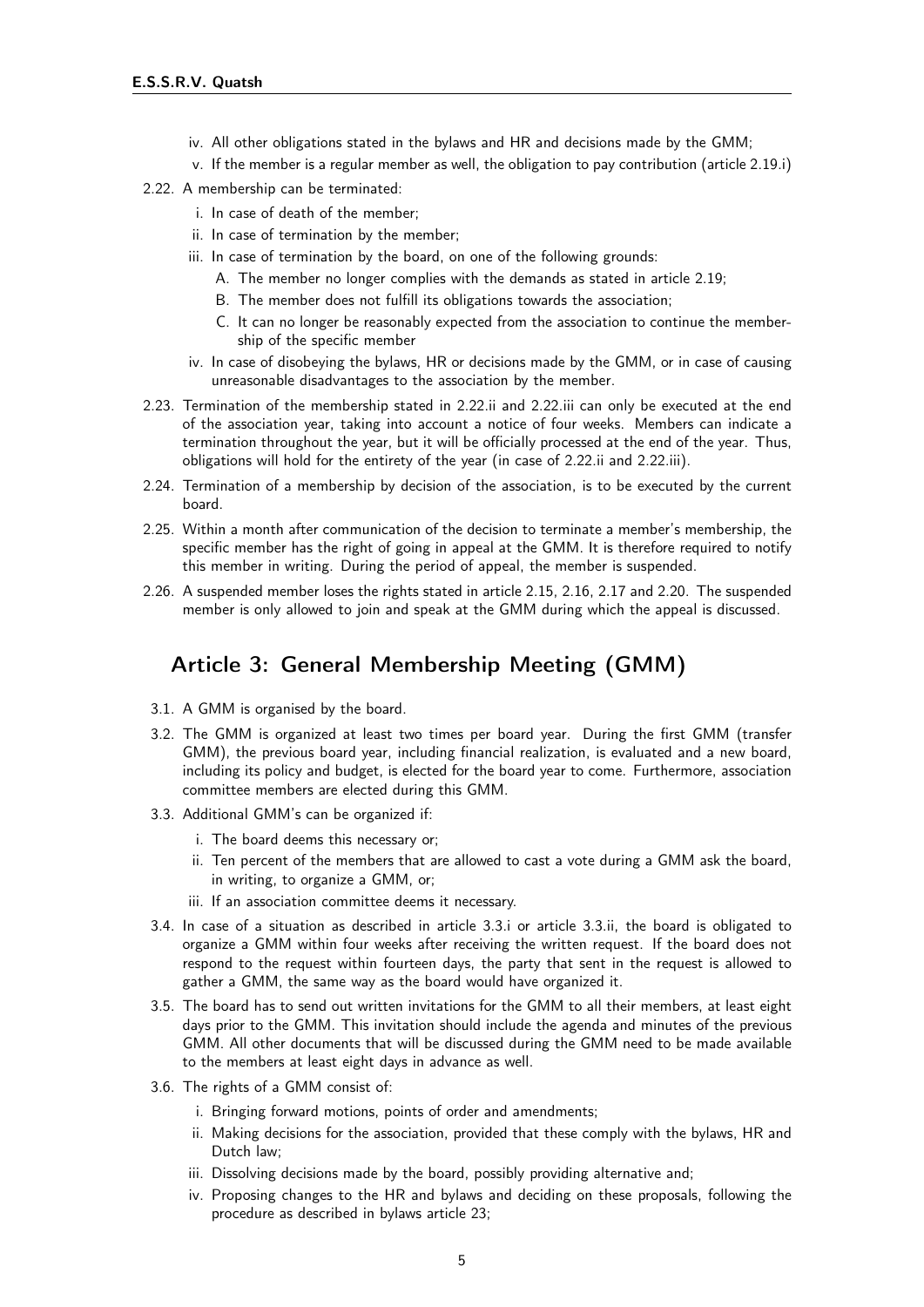- v. Calling for a vote;
- vi. Deciding on the appeal of a suspended member;
- vii. Deciding on the suspension of a board member and the appeal of the suspended board member (See article 4.17);
- viii. Discharging a board member;
- ix. Giving (dis)approval for the annual report and financial administration of the resigning board at the transfer GMM and;
- x. Taking the measures they deem necessary to be able to approve of an already twice disapproved financial administration by a board.
- 3.7. The GMM is led by the chair of the board. In case of absence of the chair, another board member fulfils the role of chair.
- 3.8. The secretary of the board takes minutes during the GMM. If the secretary is absent, the chair appoints an attending member to take minutes.
- 3.9. The chair of the GMM has the following obligations:
	- i. Chairing the GMM;
	- ii. Giving people the opportunity to speak, within the discussed matter (point on the agenda), and;
	- iii. Initiating the voting procedure.
- 3.10. The chair of the GMM has the following rights:
	- i. Refusing an attendee the right to speak in case this person has already spoken three times during this topic on the agenda if this person no longer provides input that contributes to the matter discussed, according to the chair. The GMM has the right to overrule this decision;
	- ii. Removing an attendee from the GMM, in case of disturbing the 'order' of the GMM. The GMM has the right to overrule this decision.
- 3.11. The voting procedure must be initiated by the chair of the GMM and starts with the chair providing the statement that will be voted on.
- 3.12. Votes that concern events or matters take place by oral voting and votes that concern people are conducted by written voting. It is possible to approve a proposal by acclamation, if this is suggested by the chair.
- 3.13. Unless defined otherwise in the bylaws, a proposal passes in case of a majority vote.
- 3.14. In case of votes concerning people, the person who obtained the majority vote is elected. If none of the candidates has obtained the majority vote, a new voting procedure is organised for the candidates that have obtained the highest number of votes.
- 3.15. In case of a second vote concerning people resulting in tied votes, the meeting is suspended for at least five minutes. If none of the candidates withdraws, fate decides.
- 3.16. If the GMM disputes a result of a vote as communicated by the chair directly after the vote taking place, the voting procedure should be initiated again.
- 3.17. There are three options for all members eligible to vote at a GMM during a voting procedure:
	- i. Voting in favor of the presented proposal;
	- ii. Voting against the presented proposal;
	- iii. Abstaining from voting.
- 3.18. If a regular member will not attend the GMM, this member can authorize another regular member to vote by proxy. This member needs to be authorized in writing beforehand and the secretary needs to be informed of this authorization. Members attending the GMM can have two votes by proxy at most.
- 3.19. In order for a voting procedure to produce a valid result, a minimum attendance, including authorizations, of regular members equalling the amount of current board members is required. There need to be at least as many regular members not holding a position in the current board as there are board members. An exception is made for the situation described in bylaws article 18 and 23.
- <span id="page-6-0"></span>3.20. Decisions made by all the regular members of the association combined, outside the GMM, have the same power as decisions made at the GMM. If such decisions are made, they need to be communicated to the secretary. These decisions will be stated during the next GMM.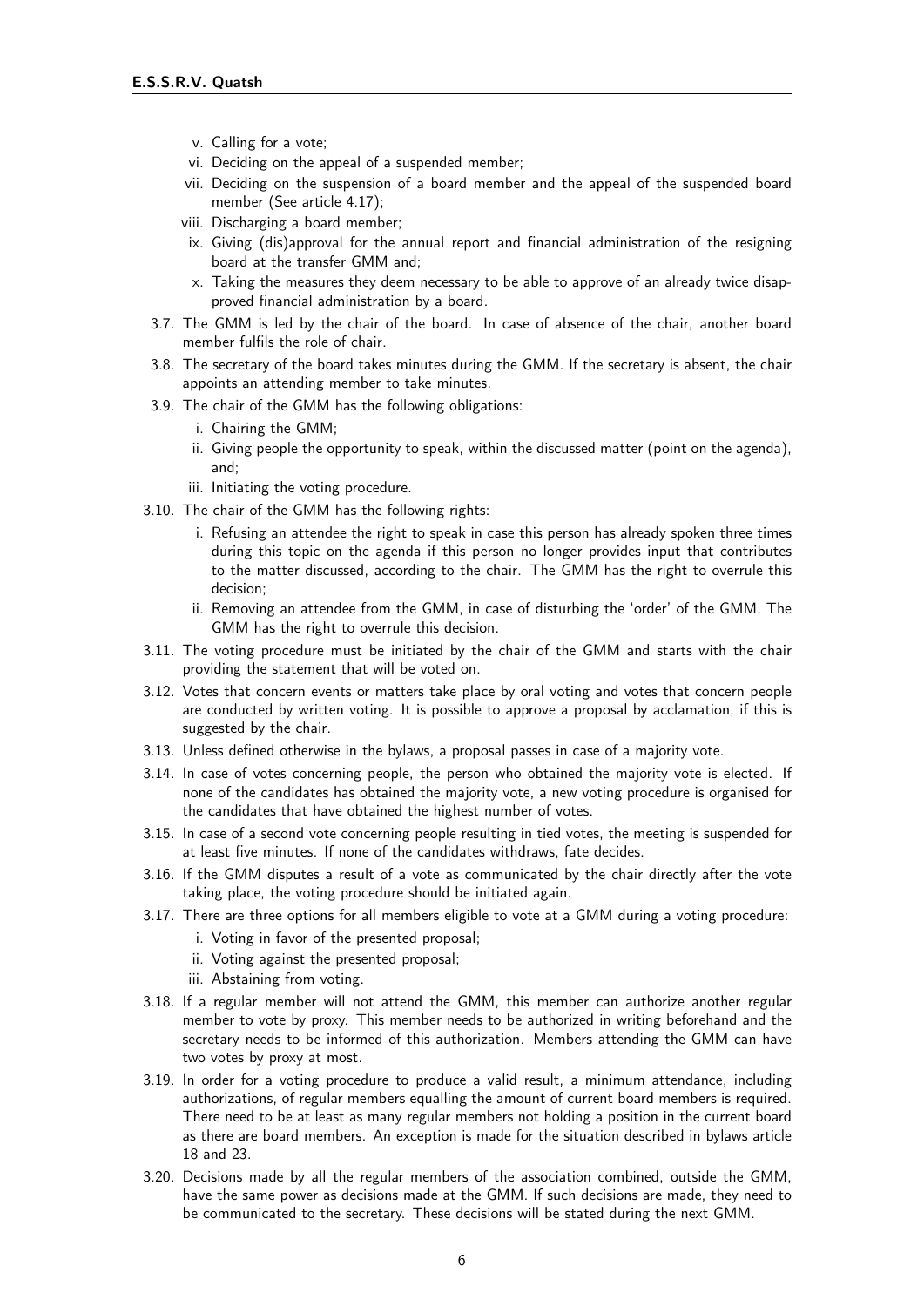### Article 4: Board

- 4.1. The board consists of at least three and at most five regular members.
- 4.2. The board contains at least the following positions that should be fulfilled by three different people:
	- i. Chair
	- ii. Secretary
	- iii. Treasurer
- 4.3. The chair has the following tasks:
	- i. Organizing and chairing the following meetings:
		- A. GMM;
		- B. Board meetings;
		- C. General meetings with the SSCE and ESSF.
	- ii. Writing the annual report and presenting it to the GMM, within six months after their financial year ends;
	- iii. Managing the board.
- 4.4. The secretary has the following tasks:
	- i. Taking minutes of GMMs and board meetings and making sure that these are available to all members;
	- ii. Keeping attendance at the GMM;
	- iii. Taking minutes of general meetings with the SSCE and ESSF;
	- iv. Taking care of incoming communication;
	- v. General communication;
	- vi. Making all relevant documents available in time for a GMM;
	- vii. Keeping the administration of members up to date;
	- viii. Keeping the decision list up to date.
- 4.5. The treasurer has the following tasks:
	- i. Keeping the financial administration up to date;
	- ii. Collecting membership fees within three months after the start of the financial year, or within three months after a new member joins the association;
	- iii. Making a financial realization and presenting this during the GMM within six months after the end of the financial year;
	- iv. Having at least two of the current board members registered as representatives at the bank.
- 4.6. The board has the following tasks:
	- i. Representing Quatsh at the introduction week;
	- ii. Managing the committees;
	- iii. Subscribing new board members at the KvK;
	- iv. Creating the training schedule in consultation with the trainer and providing training sessions (as described in article 7.2);
	- v. Organizing activities/tournaments or managing the committee that takes care of these (as described in article 7.5);
	- vi. Enabling participation in squash competition for their members and creating the competition teams in consultation with the trainer (as described in article 7.4);
	- vii. Adhering to and explaining of the HR and bylaws;
	- viii. Adhering to their policy as accepted by the GMM, and making sure that this is in line with the multi annual policy and the vision of Quatsh;
	- ix. Keeping the multi annual policy and vision of Quatsh up to date;
	- x. Enabling access to the association documents for all members;
	- xi. Handling the public relations of Quatsh;
	- xii. Finding a new board.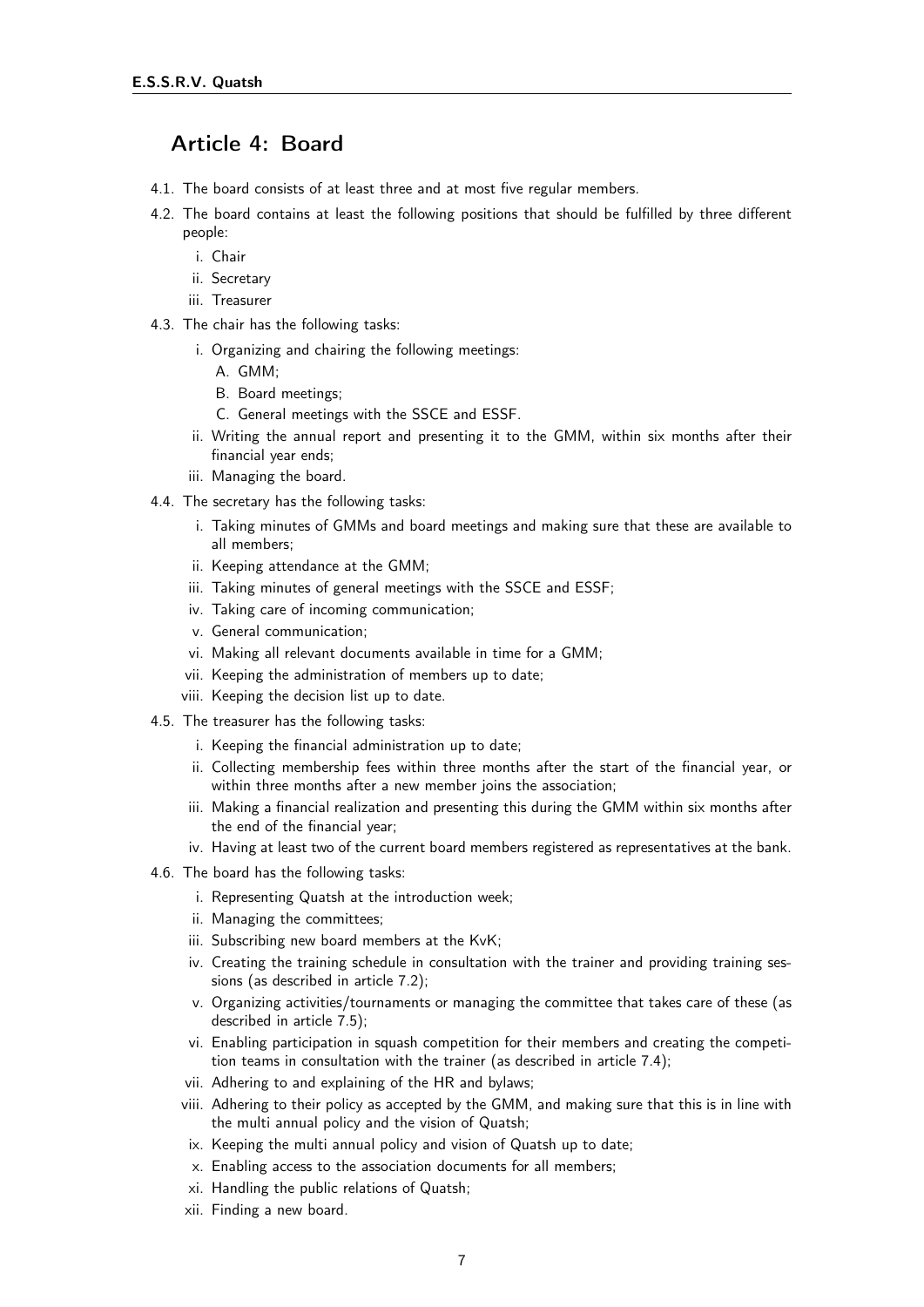- 4.7. The board can make a decision through a majority vote of their board members, on all matters regarding Quatsh, as long as this is not in conflict with the bylaws, HR, Dutch law, decisions of the GMM.
- 4.8. A board can be elected during a GMM by a majority vote of the GMM upon presentation of their policy and budget.
- 4.9. Board members are elected for their positions for a maximum of two years. However, a new policy needs to be approved by the GMM each year.
- 4.10. Upon ending their term in the board, ex-board members can be re-elected directly.
- 4.11. The treasurer can only be discharged upon approval of the financial report by the GMM.
- 4.12. The chair can only be discharged upon approval of the annual report by the GMM.
- 4.13. If there are not enough eligible candidates for the board of Quatsh that can be elected during the GMM, the GMM can decide on executing the 'emergency board plan'. If this plan is to be executed, the procedure is executed by the current board.
- 4.14. In case of an emergency board, not all tasks need to be executed. The emergency board plan is designed to ensure continuation of the basic practices of Quatsh. The tasks that need to be executed are the tasks listed in articles: 4.4a-b, 4.5, 4.6 and 4.7a,c,d,f,g,i,k
- 4.15. The emergency board consists of (at least) three people. The entire emergency board plan and procedure can be found as an attachment to this HR.
- 4.16. If one of the board members has stepped out of function preliminary, their tasks can be taken over by current board members. In extraordinary occasions, a regular (non board) member can take over the tasks. In case of the number of board members dropping below three, or in case of absence of a chair, a GMM has to be organized to fill the vacancy within one month after this vacancy becoming available.
- 4.17. A board member can be suspended by decision of the GMM. This period of suspension has a maximum duration of three months. This period is ended by appeal of the suspension. If no decision is made by the GMM within three months, the suspension is automatically lifted.
- 4.18. During their suspension, board members cannot execute their tasks. These have to be taken over by other (board) members, as described in article 4.16
- 4.19. A board member can end their board membership following one of the following procedures:
	- i. According to their own wish (resignation);
	- ii. By reaching the end of their board term;
	- iii. By a vote of the GMM, either following suspension or if it cannot be reasonably expected from the board member to execute their tasks.
- 4.20. Termination of board membership does not mean that this board member is discharged.
- <span id="page-8-0"></span>4.21. The board has the right to suspend a member, following the procedure described in article 2.22. The GMM decides on the fate of this member, as described in article 3.6

#### Article 5: Committees

- 5.1. There are two types of committees within Quatsh:
	- i. Board committees;
	- ii. Association committees.
- 5.2. There are two types of association committees:
	- i. The Advisory Council (RvA);
	- ii. Financial Audit Committee (KasCo).
- 5.3. The association committee members have to be (re)elected and approved of each year by the GMM during the transfer GMM. Association committees are accountable to the GMM.
- 5.4. The KasCo consists of three regular members of Quatsh that are not part of the board.
- 5.5. The KasCo has to present their findings on the financial report of the past book year within six months after the ending of the book year, at the transfer GMM.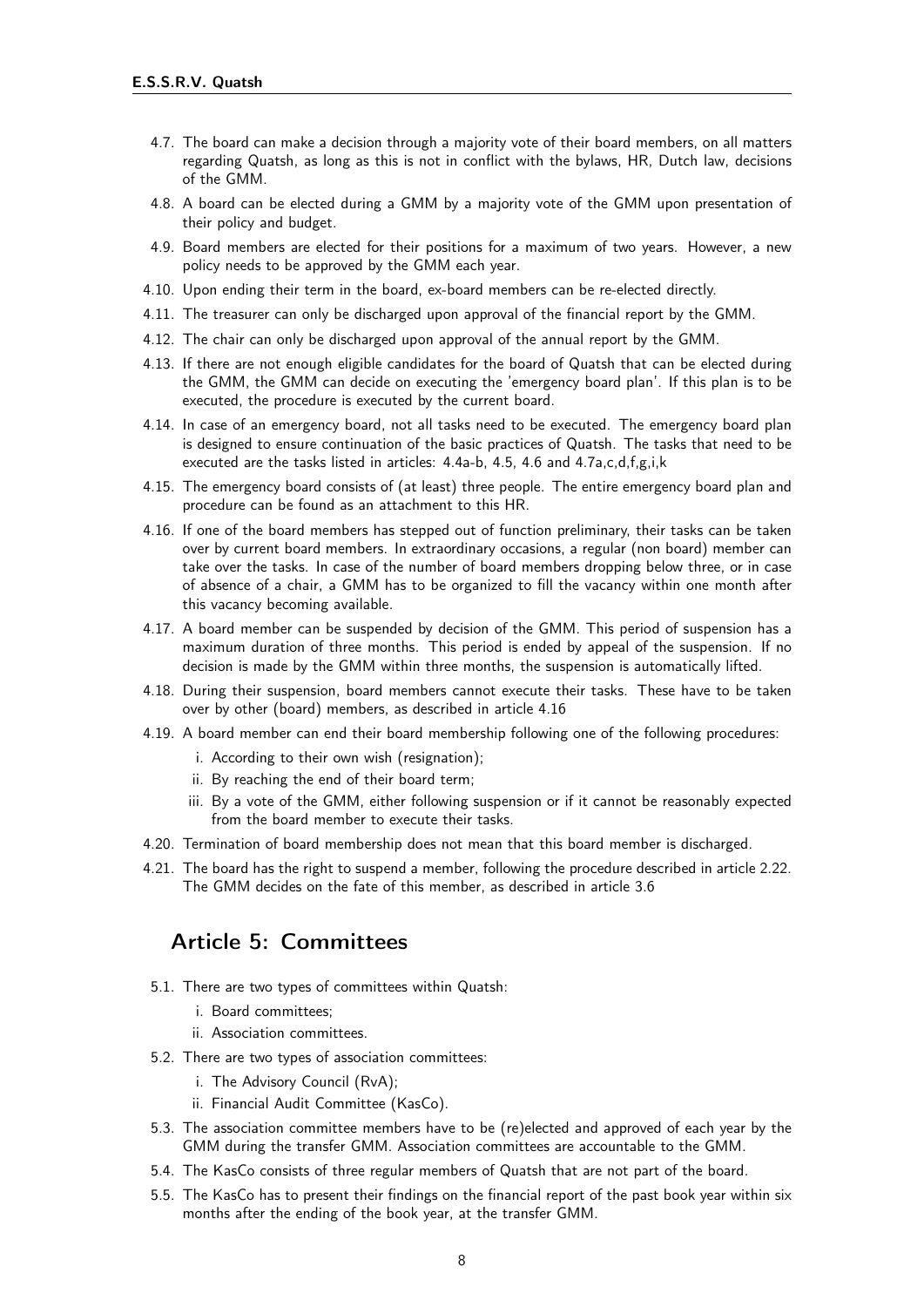- 5.6. The board has to provide the KasCo with the necessary information so they can fulfill their task of creating a report on the finances of the past year.
- 5.7. If the KasCo report is not approved by the GMM, a new KasCo has to be elected by the GMM that makes a new report within a month.
- 5.8. The KasCo has to meet with the treasurer at least two times each year. Once halfway through the year to discuss the finances of the first half of the book year and before the transfer GMM, to discuss the financial report of the book year of the current treasurer.
- 5.9. The RvA consists of at least two regular members excluding board members.
- 5.10. The RvA meets with the board, at least twice a year before each GMM. This meeting has to be a month- two weeks prior to the GMM, to be able to take advice of the RvA into account (before sending the documents to all members). Additionally, meetings can be scheduled as often as the RvA or board deems necessary.
- 5.11. The board has to provide the RvA with the necessary information to enable them to fulfill their task of providing advice on current matters, documents and (execution of) their policy.
- 5.12. The board has the right to establish and dissolve board committees.
- 5.13. Board committee members are appointed by the board after consultation with the current committee members and potential committee members.
- <span id="page-9-0"></span>5.14. All board committees are accountable to the board.

### Article 6: Finances

- 6.1. At the transfer GMM, the financial administration of the previous board year is presented as well as the budget for the upcoming board year.
- 6.2. The treasurer can spend 50 euros within a budgeted post spent in the interest of the association, without consultation of the GMM, KasCo or other board members.
- 6.3. If the treasurer wants to spend 0 50 euros more than budgeted on a post, the treasurer has to get approval from the rest of the board.
- 6.4. If the treasurer wants to spend 50,01 300 euros more than budgeted on a post, the treasurer has to get approval from the KasCo.
- 6.5. If the treasurer wants to spend over 300 euros more than budgeted on a post, the treasurer has to get approval from the GMM.
- 6.6. If a board committee wants to spend money for Quatsh, they have to get approval from the treasurer or the otherwise responsible party according to article 6.2-6.5.
- 6.7. The board proposes the amount of contribution for regular members of the upcoming year. This has to be approved by the GMM.
- 6.8. Regular members that join the association after January have the right to reduced contribution by decision of the board.
- 6.9. The board has the right to partially or fully grant dispensation of the obligation of paying the contribution on extraordinary occasions.
- 6.10. A financial donor is a person who donates at least the amount of money decided by the board, at least the contribution fee, each board year.
- 6.11. Financial donors have the right to:
	- i. Attend a GMM;
	- ii. Speak at a GMM;
	- iii. Visit the activities open for financial donors (at least one each year).
- <span id="page-9-1"></span>6.12. Financial donors have the following obligations:
	- i. Pay their yearly fee within three months after getting notified by the treasurer.